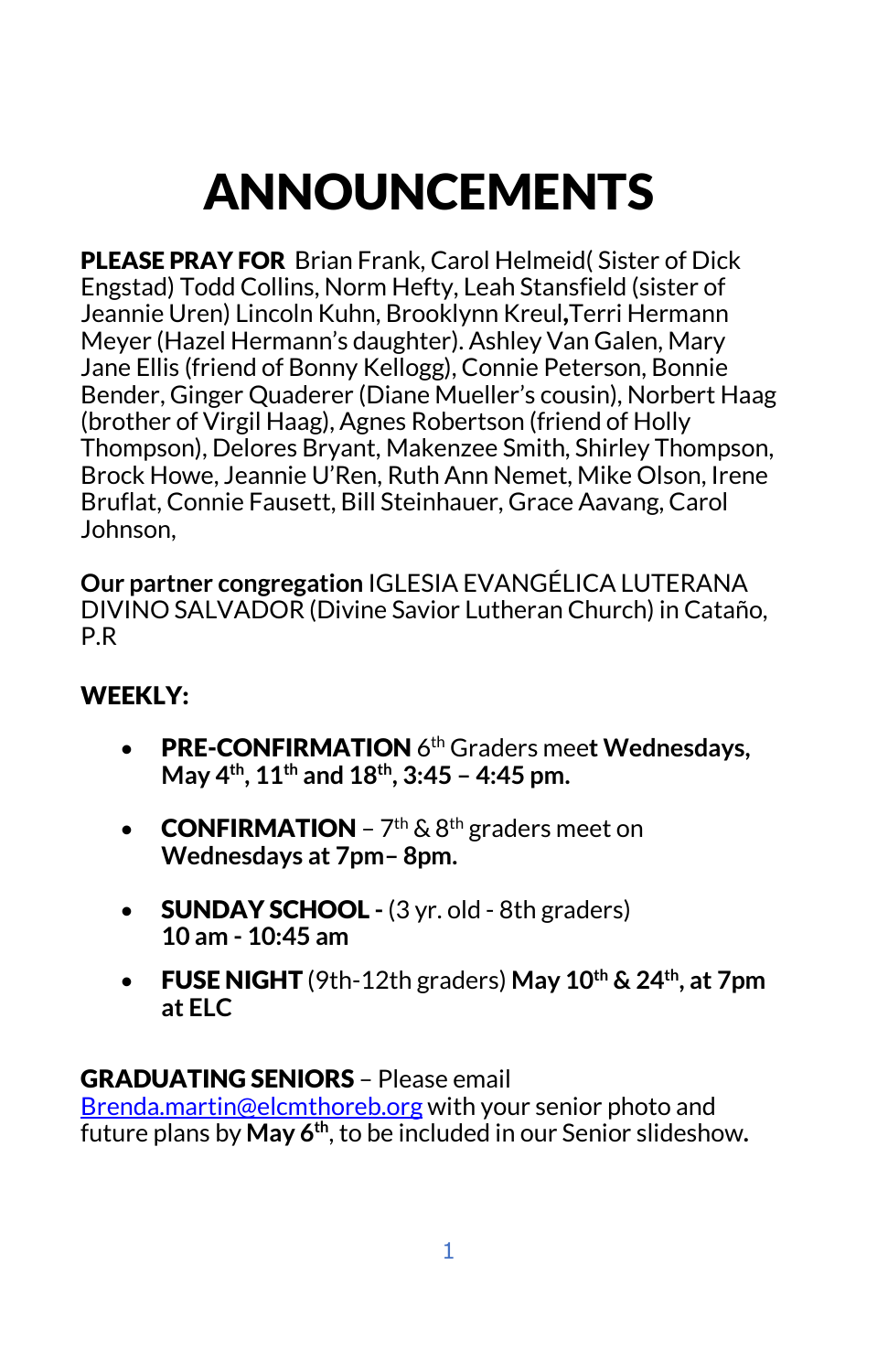# YOUTH SUMMER SCHEDULE:

#### 2022 ELC SUMMER FUN Time to Register

# \* VBS/DAY CAMP2022 - June 13th - 16th, 2022

 VBS (9-11:30 am) for 3-5-year olds DAY CAMP (9am-3pm) Children entering 1<sup>st</sup>-5<sup>th</sup> in fall  **REGISTER**[: https://forms.gle/Q2ryqGu124XCujM77](about:blank) **(Sugar Creek Counselors are back in 2022!)**

\* CONFIRMATION CAMP AT SUGAR CREEK **June 12th - 17th** (7th  $\& 8^{th}$ ). Register online[:](about:blank) [http://wp.sugarcreek bible camp.org.](about:blank)

#### \* EXPLORER DAY AT SUGARCREEK July19, 9am -3pm

(Children entering  $1^{st}$ -5<sup>th</sup> grade in fall 2022)  **REGISTER**[: https://forms.gle/Q2ryqGu124XCujM77](about:blank)

\*GIVE/LOVE/SERVE **(Local Service Days)** Middle- High school youth may join us on **Thursdays, (July 7, 21, 28 & Aug 4)** [https://www.signupgenius.com/go/10C0D4DAEA929A5FFC70-give1](about:blank)

# \*YOUTHWORKS MISSION TRIP *St Louis, MO –*

*June 26-July 1st, 2022* There are spots available to sign up to help serve the St Louis community. Contact Brenda for more information.

SYNOD YOUTH EVENT "EMERGE" – (9th - 12th graders), **July 29-31**, at **Bethel Horizons Retreat Center**; Pastor Jenny Sung will be our guest, incredible worship, beautiful campgrounds, so much fun, lots of laughs, and connecting with others from our congregations**! Registration is due by June 10th.** Contact Brenda to register.

**SUGAR CREEK** Give your child a powerful week of adventure, in-person fun, and experiences of God's love! Online Registration is open for Sugar Creek Bible Camp Summer programs. They have a variety of programs (new & favorites) listed on their website, [http://wp.sugarcreekbiblecamp.org,](about:blank) for youth and families. Come and see in 2022!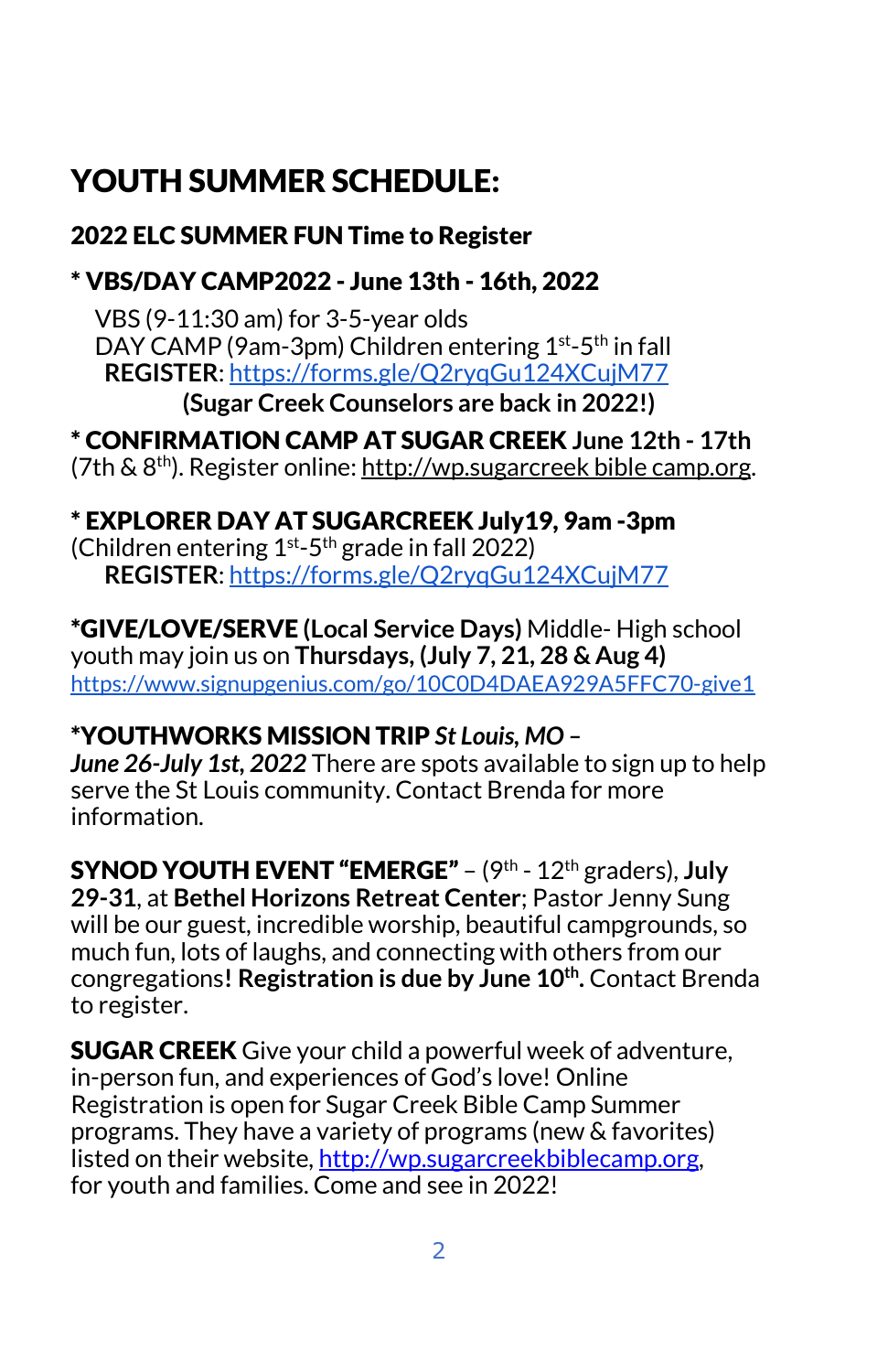

ELC SEWING LADIES SEWING DAYS are **Thursdays from 9am to 4pm** in Fellowship Hall

OUTDOOR FARMER'S MARKET First one of Spring! **Thursday**, **May 5th, on the ELC lawn.**

MEN'S BREAKFAST/BIBLE STUDY **Thursdays at 6:30 am on Zoom.** Contact Pastor John for the link.



# PARADE FOR THE CHURCH!

On **June 12** Mt. Horeb will celebrate with the **Frolic Parade** once again. Let's celebrate our wonderful Church family with an intergenerational float this year! We have the restored John Deere B and a hay wagon. Now **the Church needs people** – lots of you - to bring decorating ideas, worker

bees to help decorate, and lots of participants to ride on the float or walk beside. Well behaved dogs welcome, too! Please consider being a part of the parade! We want

**ALL ages** represented. You can toss out candy, just ride and wave, or get some exercise walking. Let's represent our Church to the community. It's time to revive and renew our commitment to Christ by being a visible force in Mt. Horeb.

There will be an **interest meeting this Sunday, May 1st right after Church services** – approximately **10:00 in Fellowship Hall**. Grab a cup of coffee and doughnuts. If you're not sure if this is for you, come anyway and discover the fun of working with a group to make this happen. Young, old and everyone in between are needed. Contact Vicky or John Rosenbaum at 608 284-0813 or [jvrosen@tds.net](about:blank)